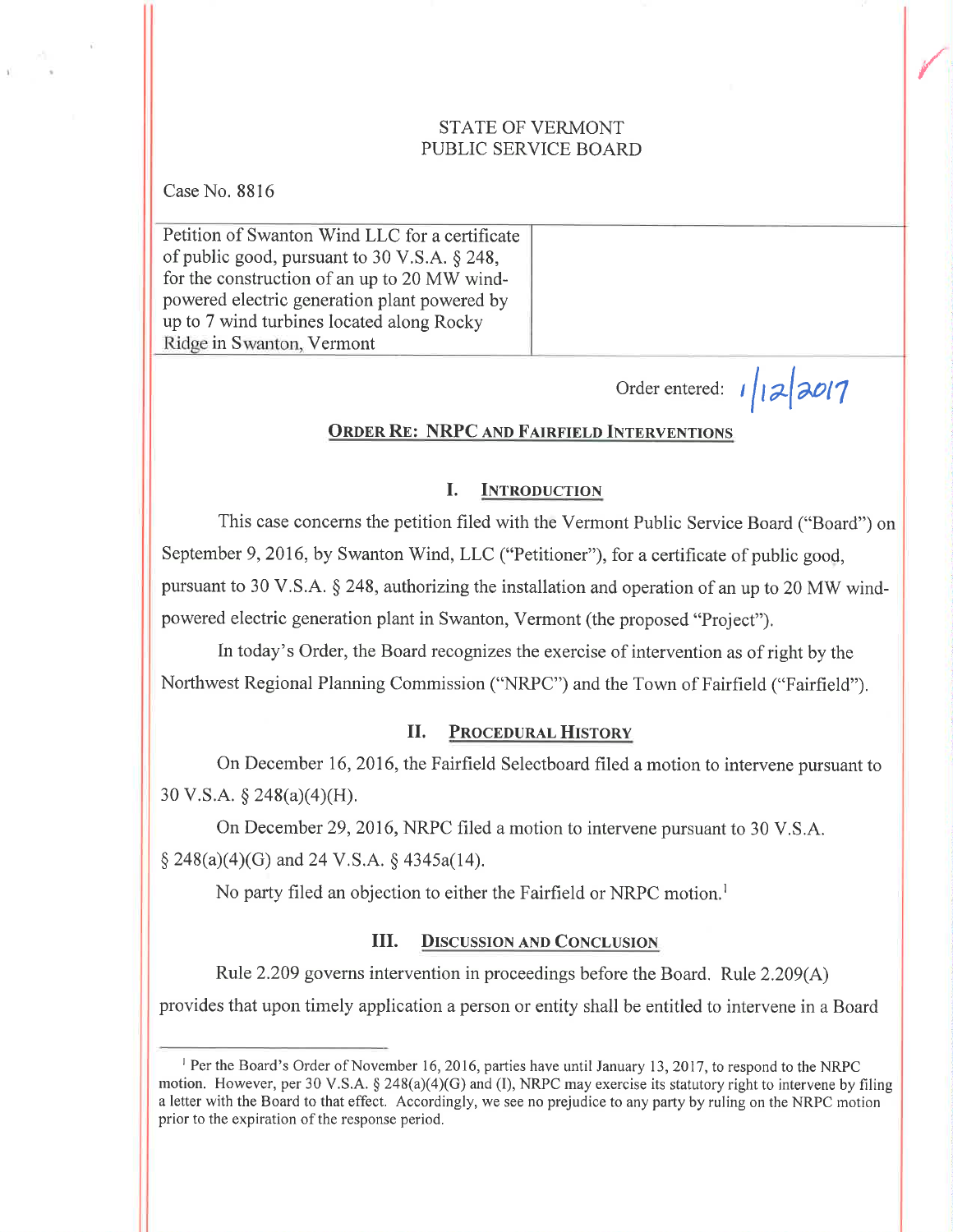#### $\cos N$ o. 8816 Page 2

proceeding as of right when a statute confers an unconditional right to intervene, or when a statute confers a conditional right to intervene and the condition or conditions are satisfied.

#### l. The Fairfield Motion

30 V.S.A.  $\S$  248(a)(4)(H) provides a statutory right to intervene in Board proceedings to the legislative body and planning commission of a municipality adjacent to a municipality that is proposed to host a facility subject to review under section 248 if the distance from the facility's nearest component to the boundary of that adjacent municipality is 500 feet or 10 times the height of the facility's tallest component, whichever is greater.

Fairfield asserts that its municipal boundary is within ten times the height of the nearest turbine and that it therefore meets the statutory condition for intervention of right.

No party has contested Fairfield's assertion.

We therefore recognize Fairfield's exercise of its statutory right to intervene and Fairfìeld shall be added to the service list as a party to this proceeding.

## 2. The NRPC Motion

30 V.S.A.  $\S$  248(a)(4)(G) provides a statutory right to intervene in Board proceedings to the regional planning commission for the region in which a facility subject to review under section 248 is proposed to be located.

NRPC asserts that the proposed project falls within the boundaries of its planning region. No party has contested NRPC's assertion.

We therefore recognize NRPC's exercise of its statutory right to intervene and NRPC shall be added to the service list as a party to this proceeding.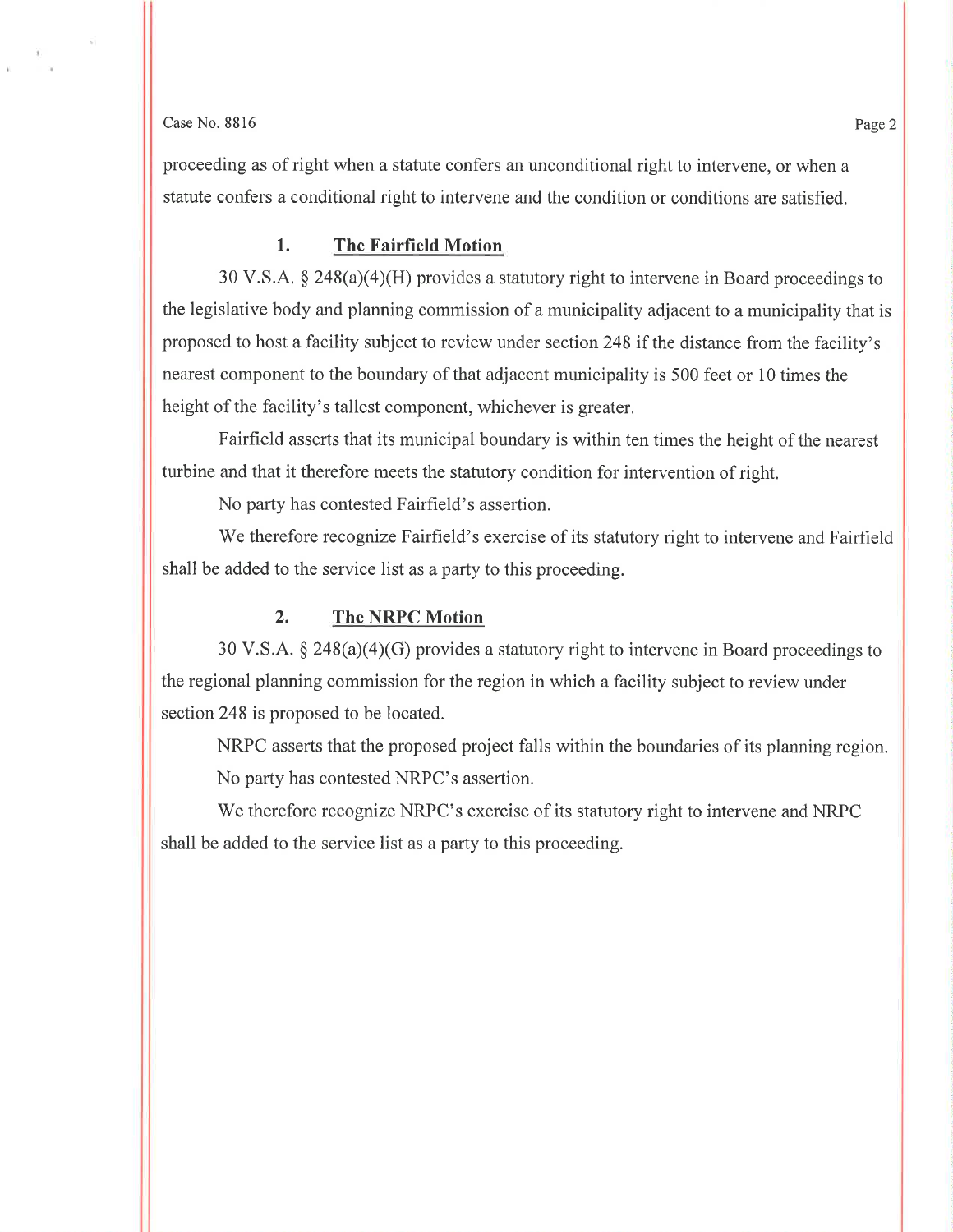Case No. 8816

 $\mathcal{V}$  ,  $\mathcal{U}$ 

SO ORDERED.

| Dated at Montpelier, Vermont, this 12th day of January | , 2017.               |
|--------------------------------------------------------|-----------------------|
| James Volz                                             | <b>PUBLIC SERVICE</b> |
| Margaret Cheney                                        | <b>BOARD</b>          |
| uaho<br>Sarah Hofmann                                  | OF VERMONT            |
| <b>OF THE CLERK</b><br>uy 12,2017                      |                       |

**OFFICE**  $Filed:$ Jusieh C. Whitaey Attest:  $\leq$ 

Notice to Readers: This decision is subject to revision of technical errors. Readers are requested to notify the Clerk of the Board (by e-mail, telephone, or in writing) of any apparent errors, in order that any necessary corrections may be made. (E-mail address: psb.clerk@vermont.gov)

Appeal of this decision to the Supreme Court of Vermont must be filed with the Clerk of the Board within thirty days. Appeal will not stay the effect of this Order, absent further order by this Board or appropriate action by the Supreme Court of Vermont. Motions for reconsideration or stay, if any, must be filed with the Clerk of the Board within ten days of the date of this decision and Order.

Page 3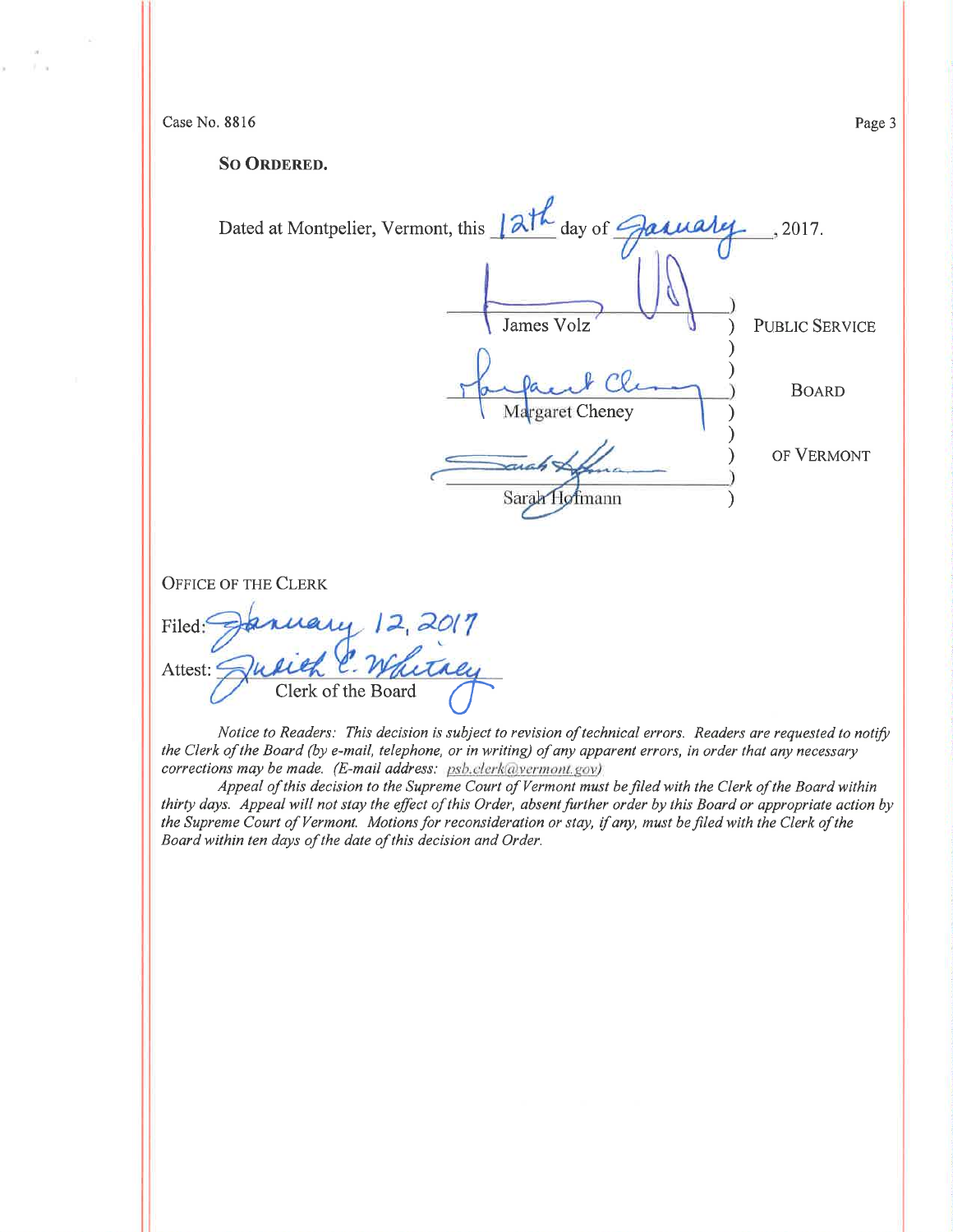$\frac{20x}{\sqrt{200}}$ PSB Docket No. 8816 - Service List - Parties

Parties:

Aaron Kisicki, Esq. Vermont Department of Public Service  $MV$   $|12|17$ 112 State Street Montpelier, VT 05620-2601

Leslie A. Cadwell Esq. Alison Milbury Stone, Esq. Legal Counselors & Advocates, PLC **PO Box 827** Castleton, VT 05735

Leslie A. Welts, Esq. **Enforcement and Litigation Section** Vermont Agency of Natural Resources 1 National Life Drive, Davis 2 Montpelier, VT 05620-3901

Melanie Kehne, Assistant Attorney General **Office of the Attorney General** 109 State Street Montpelier, VT 05609-1001

Edward Adrian, Esq. Monaghan Safar Ducham PLLC 156 Battery Street Burlington, VT 05401

Cindy Ellen Hill, Esq. **Hill Attorney PLLC** 144 Mead Lane Middlebury, VT 05753

\*Dale E. Azaria, General Counsel Vermont Dept. of Housing & Community Development One National Life Drive, Davis Building, Floor 6 Montpelier, VT 05620-0501

William F. Ellis Esq. McNeil, Leddy & Sheahan, P.C. 271 South Union Street Burlington, VT 05401

|  | (For Swanton Wind LLC) bocke<br><b>J'EPLAMMARE</b> |  |
|--|----------------------------------------------------|--|
|  | <b>ART PROGRESSIONS NATIONAL</b>                   |  |
|  | KADER.                                             |  |
|  | STAFF                                              |  |
|  | <b>COMPUTER</b>                                    |  |
|  | WESTLAW.                                           |  |
|  | WEB par old psb                                    |  |

(For Agency of Agriculture, Food & Markets)

(For Town of Swanton Selectboard and Planning Commission & For Town of Fairfield Selectboard)

(For Christine and Dustin Lang)

(For Vermont Division for Historic Preservation)

(For City of Burlington Electric Dept.)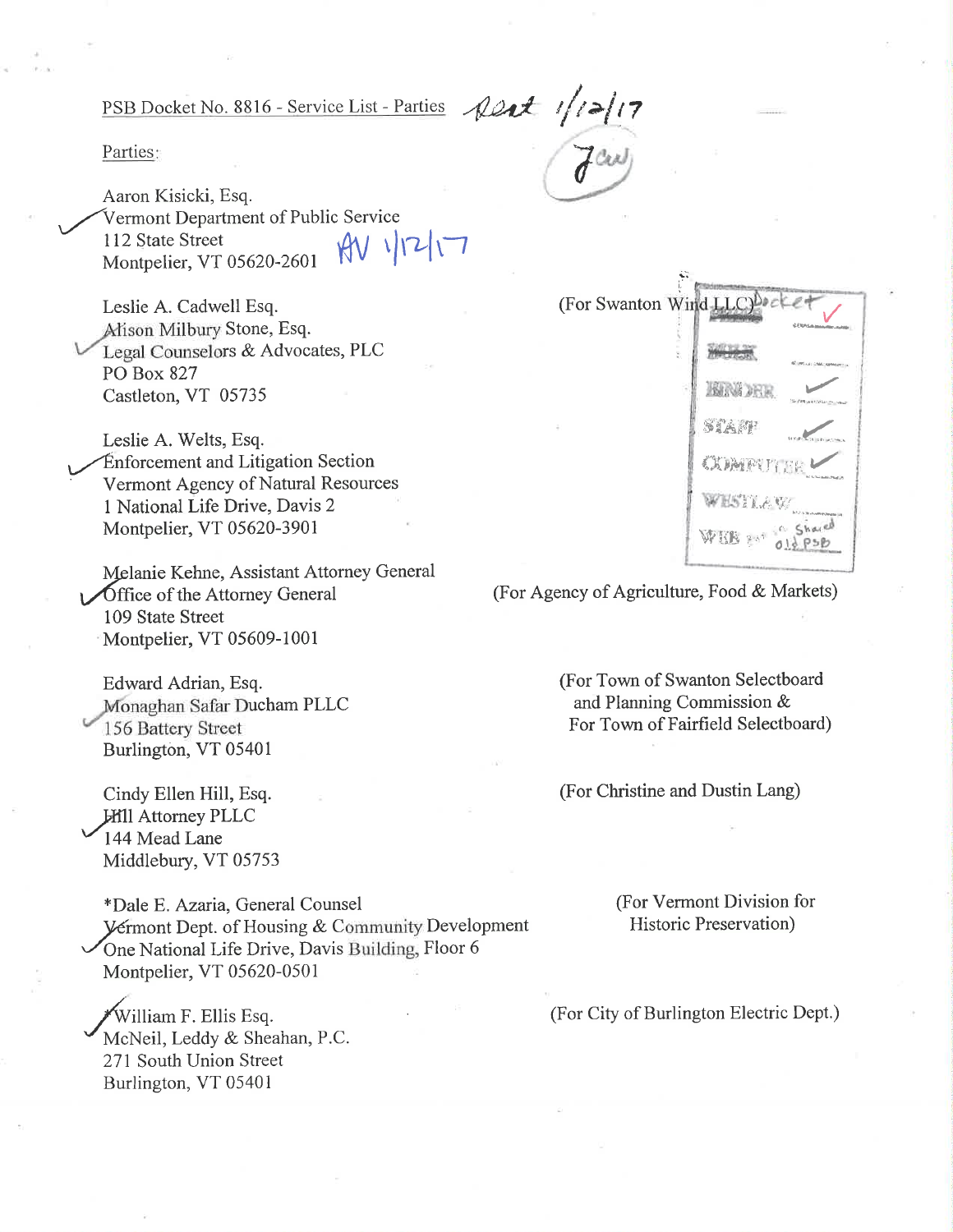PSB Docket No. 8816 - Service List - Parties

(For Northwest Regional Planning Commission)

\*Joseph S. McLean, Esq. David W. Rugh, Esq. Stitzel, Page & Fletcher P.C. 171 Battery Street, PO Box 1507 Burlington, VT 05402-1507

\*Motion to intervene pending.

**Interested Persons:** 

James Volz, Margaret Cheney, Sarah Hofmann, Board Members John J. Cotter, Esq., Gregg Faber, Mary Jo Krolewski, David Watts (PSB)

William H. Rice, A.A.G. Vermont Agency of Transportation National Life Building, One National Life Drive Montpelier, VT 05633-5001

David C. Englander, Esq. Vermont Department of Health 108 Cherry Street Burlington, VT 05401

Brian and Penny Dubie PO Box 1075 St. Albans, VT 05478

**Greg Pierce** 12 Farrar Street St. Albans, VT 05478-1540

Robert Pforzheimer 339 Michaud Drive Sutton, VT 05867

Sally Collopy 157 Swizler Point Fairfield, VT 05455

Patricia P. Rainville 1952 Sheldon Road St. Albans, VT 05478

Annette Smith, Executive Director Vermonters for a Clean Environment 789 Baker Brook Road Danby, VT 05739